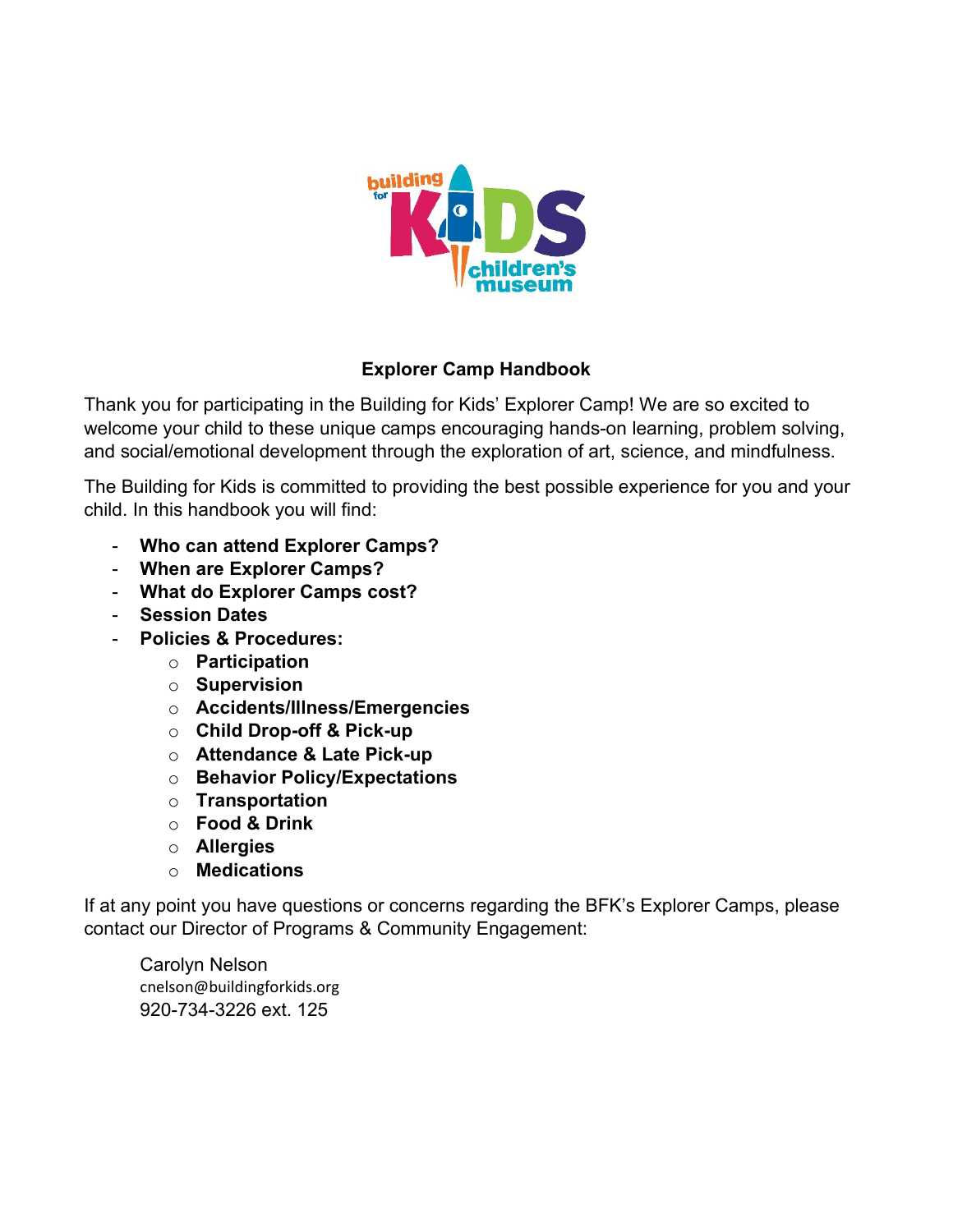### **Who can attend Explorer Camps?**

Explorer Camps are open to children currently in 1st, 2nd, or 3rd grade.

### **When are Explorer Camps?**

Explorer Camps are held Tuesdays and Thursdays from 3:00pm-6:00pm and Saturdays from 8:00am-12:00pm. Tuesday/Thursday Explorer Camps are held for 8-week sessions and Saturday camps are held for 4-week sessions.

Drop-off times: 3:00-4:00pm (Tuesdays and Thursdays) and 8:00-9:00am (Saturdays) Pick-up times: 5:00-6:00pm (Tuesdays and Thursdays) and 11:00-12:00pm (Saturdays)

# **What do Explorer Camps cost?**

Explorer Camps:

- Members: Free
- Non-Members: \$25 (per child, per multi-week session)

# **Sessions Available for Registration:**

**STEM Explorer Camps:** Explore ideas and concepts in science, technology, engineering, and math. Each week, participants will learn how to apply STEM concepts through hands-on activities.

- Tuesday Explorer Camp Session 1: September 28 November 16
- Thursday Explorer Camp Session 1: September 30 November 18
- Saturday Explorer Camp Session 1: October 30 November 20

**Art Explorer Camps:** Explore different art concepts and media. Each week, participants will have access to all art supplies and will be able to experiment with different tools and techniques for creating art.

- Tuesday Explorer Camp Session 2: November 30 December 14; January 11 February 8
- Thursday Explorer Camp Session 2: December 2 December 16; January 13 February 10
- Saturday Explorer Camp Session 2: November 27 December 18

# **Explorer Camps Policies & Procedures**

- **Participation:** 
	- o Building for Kids Explorer Camps do not discriminate against participants on the basis of race, color, national origin, sex, age, religion, or disability status.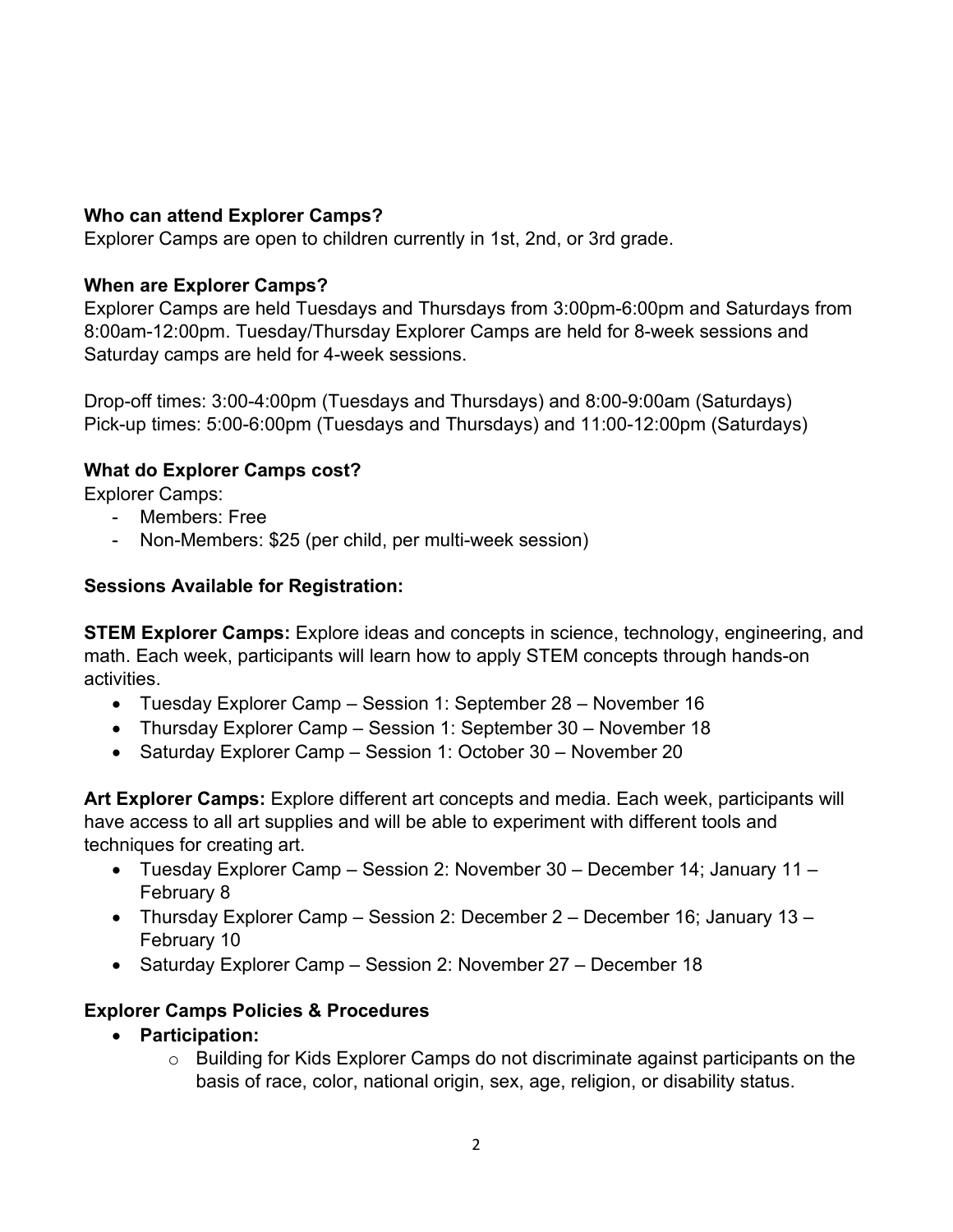- $\circ$  The services for special needs children is in compliance with the American Disabilities Act.
- **Supervision:**
	- $\circ$  We are always with the children. We do a count of children at the beginning of each session and match it to the number of children signed in. We do a count any time we move locations.
- **Accidents/Illness/Emergencies & COVID Policy:** 
	- $\circ$  If a child is absent from school due to illness, they may not come to Explorer Camp that day. In general, a child must have attended school during the school day to attend Explorer Camp. If a child becomes ill or is injured during Explorer Camp or exhibits any of the following conditions, their parent/guardian or emergency contact person will be contacted and asked to pick up the child within one hour of notification:
		- contagious disease
		- fever over 100.4 degrees Fahrenheit
		- vomiting or diarrhea
		- accident requiring medical attention
		- head lice
	- $\circ$  If a child is in need of urgent hospital attention, staff will call 911, the child will be transported to the hospital by ambulance, and the child's parent/guardian will be held responsible for all costs incurred.
	- o Please report any changes of emergency contact information, employment, telephone numbers, or addresses to Explorer Camp coordinator as soon as they become available. Although this information will be kept confidential, it will be shared with appropriate staff members to facilitate communication with parents or guardians in emergency situations.
		- Caregivers or teachers should keep/send children home if:
			- They have tested positive for COVID-19 with or without having symptoms; or have been diagnosed with COVID-19 by a health care provider and have not yet finished their isolation period per public health recommendations.
			- They are not fully vaccinated and were in close contact with someone who had COVID-19 in the past two weeks OR
			- Within the last 48 hours, they have experienced one of the following symptoms above their baseline:
			- Either cough, shortness of breath, difficulty breathing, new loss of smell or taste OR
			- At least two of the following symptoms:
				- o Fever of 100.4, chills or rigors
				- o Headache
				- o Sore throat
				- o Fatigue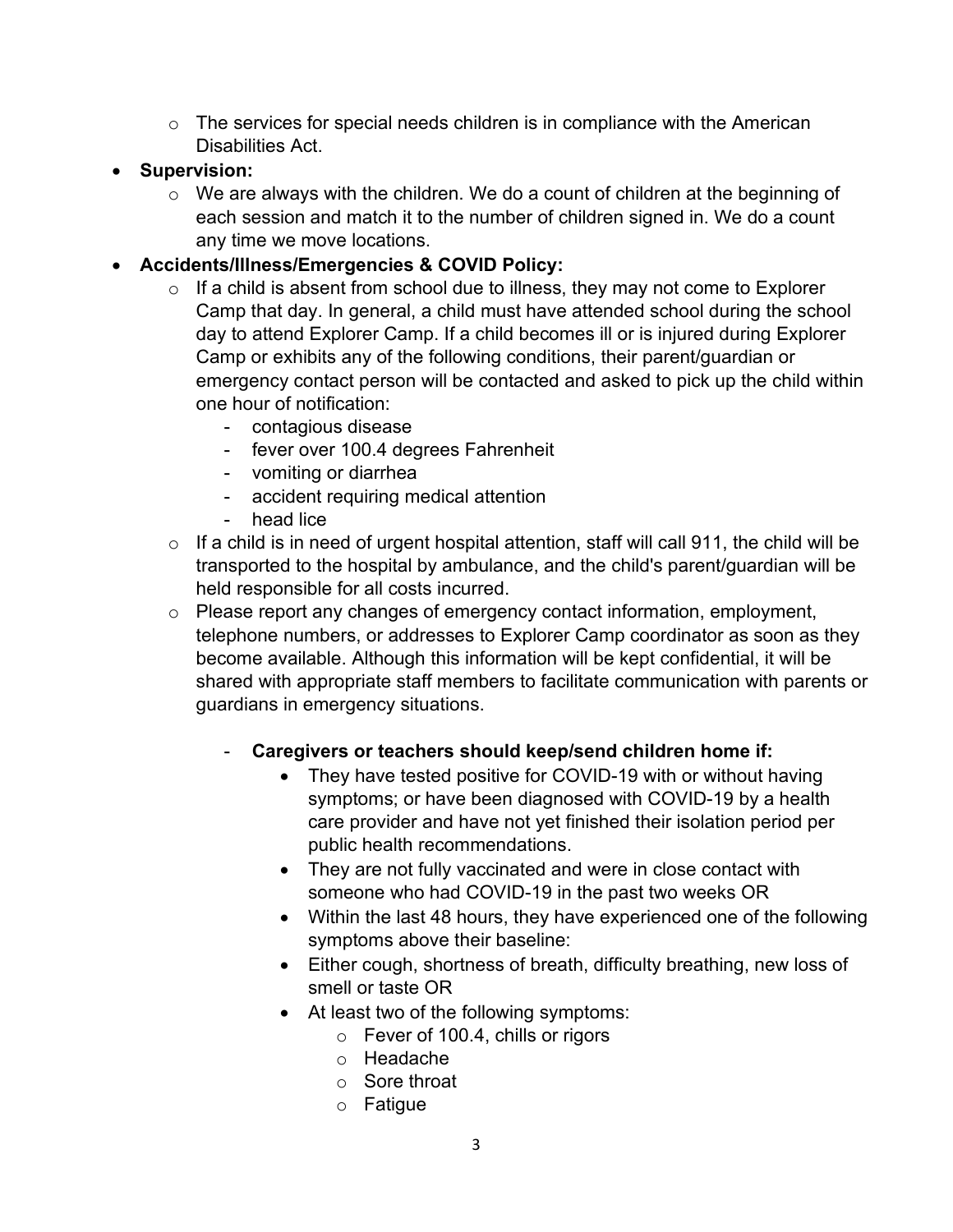- o Muscle or body aches
- o Congestion or runny nose
- o Nausea or vomiting
- o Diarrhea
- These symptom criteria apply to COVID-19-related exclusion and a health care provider should be consulted for next steps and if testing is advised. Keep in mind, other symptoms may also require exclusion for a different communicable disease. Generally, children with fever, diarrhea, or vomiting alone should be sent home for at least 24 hours, even if it is unrelated to COVID-19 infection.

# • **Child Drop-off & Pick-up:**

- o Drop-off Times:
	- Tuesday/Thursday Explorer Camps: 3:00-4:00pm
	- Saturday Explorer Camps: 8:00-9:00am
- o Pick-up Times:
	- Tuesday/Thursday Explorer Camps: 5:00-6:00pm
	- Saturday Explorer Camps: 11:00-12:00pm
- $\circ$  Children must sign in upon arrival at the Explorer Camp and parents must sign the child and notify a staff member when a child is leaving. Parents are required to come in and pick-up their child and sign the child out. Parents will give the Explorer Camp the names of all persons authorized to pick up their children. Staff will ask for picture ID of anyone they do not know. Persons not listed as authorized to pick up will not be allowed to check out a child.

### • **Attendance & Late Pick-up:**

- $\circ$  Parents must notify staff if their child will be late or absent. This is for the safety of the child. If the child is registered to come and does not appear, we will call the parent to locate the child.
- $\circ$  Late pick-up is not permitted. Please call the BFKCM if an unplanned circumstance will cause a late pick-up. Repeated calls will result in removal from the program.

### • **Expectations for Explorer Camp**

- o Have fun!
- $\circ$  Be safe (be safe with the materials and with your body)
- o Be kind and respectful (listen and follow directions)

### • **Behavior Policy:**

- $\circ$  It is our hope that all children attend and enjoy Explorer Camp. In order for our camps to be successful, we expect children to follow the expectations above to create an engaging, safe environment for learning and exploring. Our staff will work to remind children of expectations and redirect disruptive behaviors when necessary.
- o Disruptive behaviors include